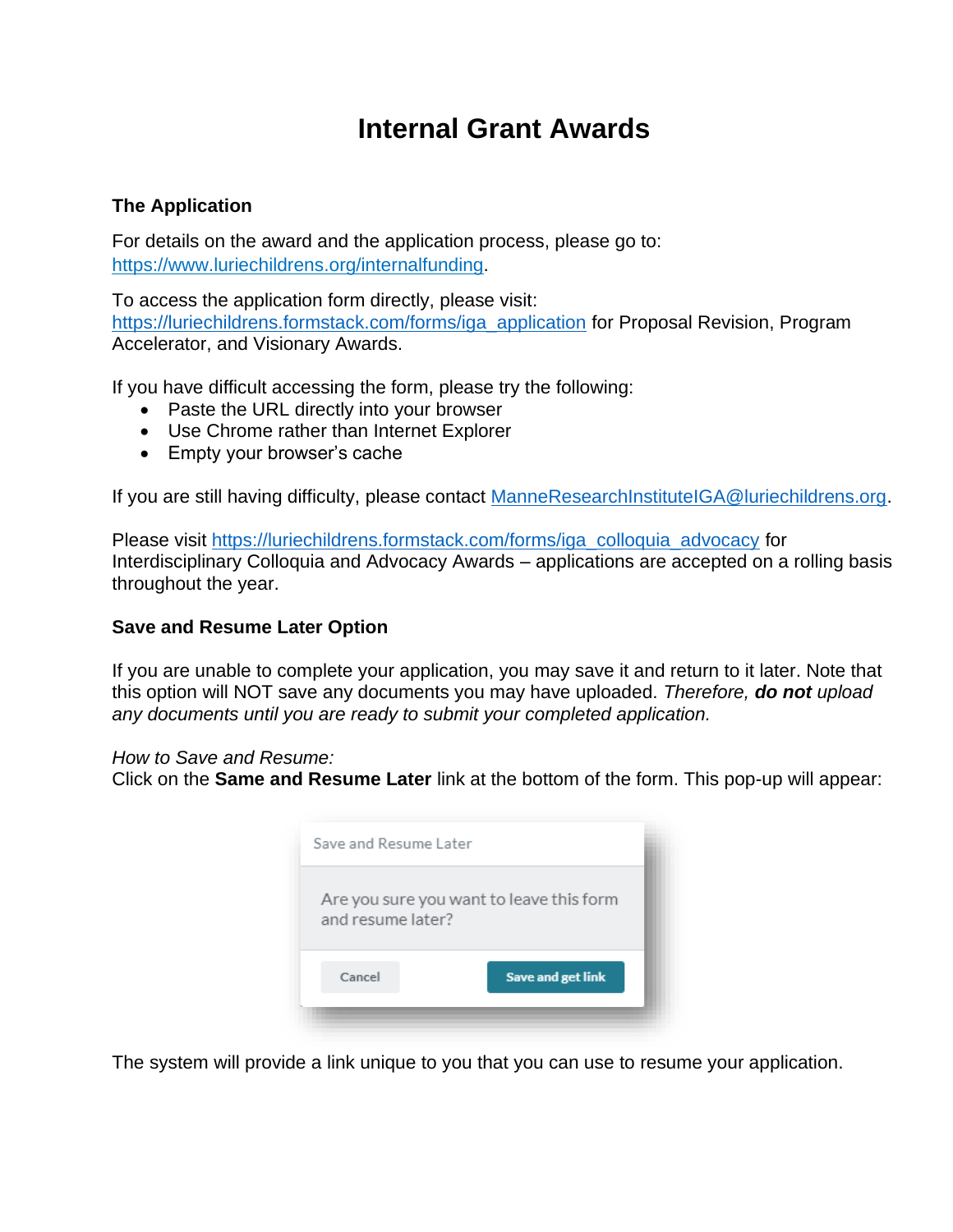We recommend that you enter your email address in the space provided to have the link emailed to you directly. Please ensure that you have typed your email in correctly; you will not have the opportunity to re-enter it once you click on the Save and Resume Link button. You will see this message appear on your screen next:

| Save and Resume Later                                                                                             |  |
|-------------------------------------------------------------------------------------------------------------------|--|
| Great! We have sent your link to the supplied email address.<br>Did you not receive the email with the form link? |  |
| <b>Resend email</b>                                                                                               |  |

It may take a moment or two for the system to send you an email with your unique link. Check to ensure that you have received it. If not, click on the **Resend email** button to have it sent again.

#### *Notes on the Save and Resume Later Feature:*

As noted above, without the link, any data you have entered cannot be retrieved; you will need to re-enter all of your responses.

Also, while your unique link is by default good for 30- days, the form itself will be unavailable past the November 19, 2021 deadline for Proposal Revision, Program Accelerator, and Visionary Awards.

The Save and Resume option will not save any documents you may have uploaded; please wait to upload your documents until you are ready to submit.

### **Uploading Documents**

Each award will require several uploads. Simply click on the **Choose File** button, browse to your file, and select it.

In some instances, the upload will be comprised of several documents. In the example below, several biosketches need to be uploaded. We suggest that you zip or combine all of your biosketches into one file and select the zipped or combined files for your application.